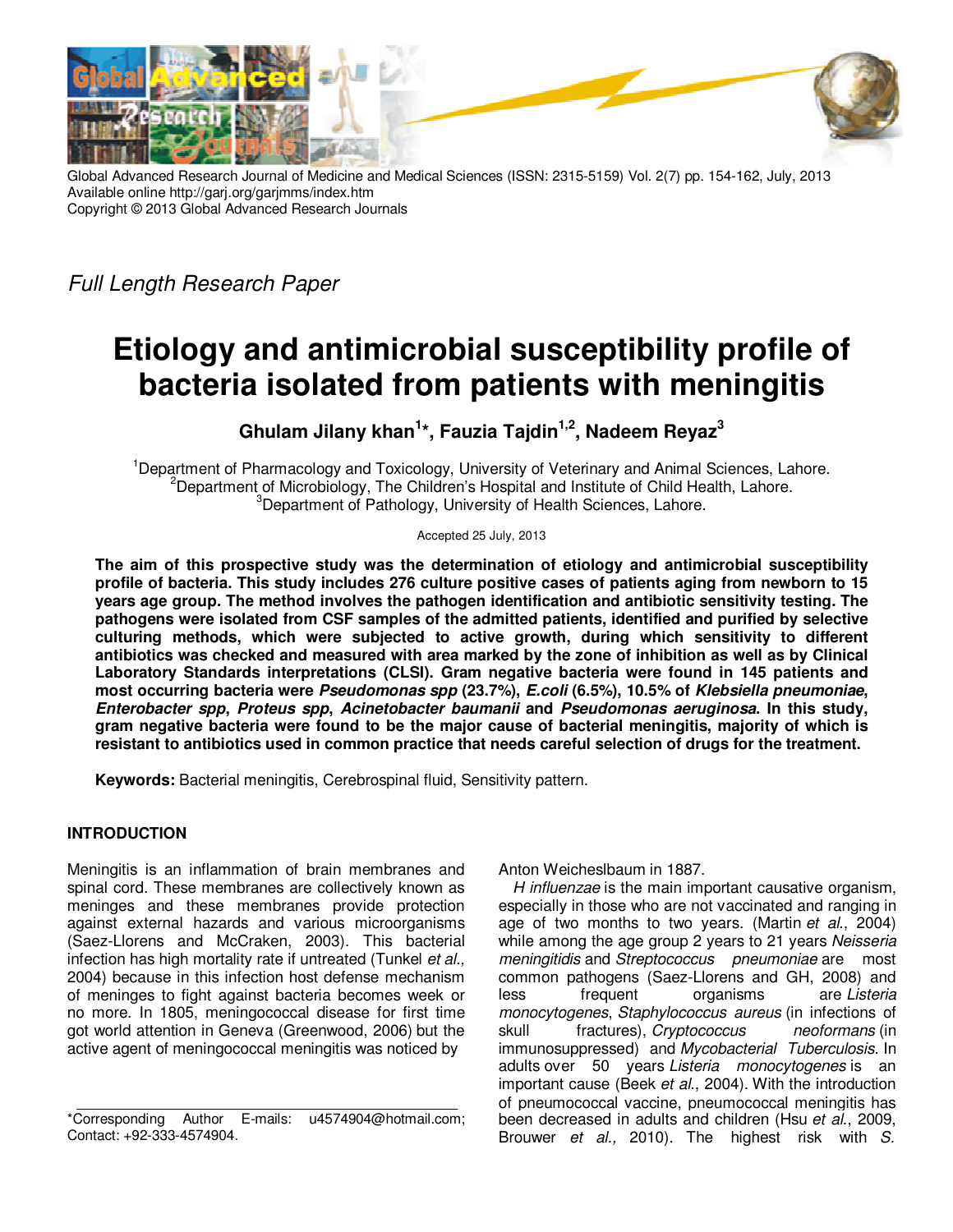*pneumoniae* infection is below to the age group of two years. In developing countries*, E.coli* and other gram negative enteric *bacilli* such as *Klebsiella*, *Enterobacter* and *Salmonella* are important causes of meningitis (Osrin *et al*., 2004).

For the determination, isolation and identification of causative agent, lumbar puncture should be performed (Beek *et al*., 2004). All microorganisms that cause bacterial meningitis are treated with Third generation Cephalosporins in adults except tuberculosis and fungal meningitis, however in older age Ampicillin is usually added with third Generation Cephalosporins as they are mostly affected with *Listeria monocytogenes* and infection due to *Listeria monocytogenes* are usually covered with Ampicillin (Chaudhuri *et al.,* 2008). Age of patient is an important factor for the selection of empiric antibiotic therapy as in neonates (of age less than 28 days) third generation Cephalosporins are not recommended because they cause hyperbillirubinemia. In children of 2-3 weeks Ampicillin is given with cefotaxime or amino glycosides as initial antibiotic therapy (Saez-Llorens and McCraken, 2003). Once the organism is identified, empiric therapy is changed with specific antibiotic therapy. IV infusions of Dopamine or Dobutamine are administered in case of hypotension or shock and sometimes Dexamethasone is as an adjuvant therapy to reduce inflammation of meninges (Gans and beek, 2002).

The drug resistant organisms have resulted in increased cases of meningitis which emerged as a threat for the quality of treatment. Ceftriaxone resistant *Streptococcus pneumoniae* is now a major global concern. Reports of Ceftriaxone resistant *Haemophilus influenzae* and *Neisseria meningitidis* are still rare although WHO emphasizes upon need of improvements in the availability of adequate facilities in regional and national laboratories to document and maintain a record regarding drug resistance and the implementation of longitudinal surveillance programmes to detect changes in resistant pattern (Scarborough and Thwaits, 2008). Proper diagnosis and accurate treatment of bacterial meningitis is a major problem in children especially in developing countries (Brouwer*et al.,* 2010). Therefore, determination of etiology and antibiotic resistant pattern of pathogens is important to improve the therapeutic success of antibiotics (Saha *et al.,* 2005).

#### **MATERIAL AND METHOD**

A prospective study was designed and executed to determine the etiology and the bacteria sensitivity to antibiotics in meningitis against antibacterial agents which are usually recommended. The procedure adopted was identification of pathogenic organism and the susceptibility evaluation of antibiotic by using Kirby Bauer

Disk Diffusion method. Antibiogram of commonly used antibiotics in disease was carried with Pathogens obtained from cerebrospinal fluid of the patients.

## **Patient Selection**

376 patients were carefully chosen and processed for their microbiology study. Out of these patients, 276 presented positive culture as confirmed by cytology, biochemistry and microbiology with no previously received treatment for meningitis as shown by following in the medication history.

#### **CSF Sample collection/ Lumber puncture**

Out of many patients reported with different diseases in the hospital during the period of study 376 patients showed clinical signs (such as vomiting, neck rigidity, bulging fontanelle, reduced consciousness, sudden onset of fever, headache, convulsions and irritability) of meningitis, the CSF samples of these 376 patients were collected by the trained practitioners and phlebotomists and were referred to laboratory of the microbiology department.

#### **Bacteria Isolation and identification**

Gross appearance of CSF was noted and then the each sample was centrifuged for 20 minutes at a speed of 2000 rpm. The obtained sediment was further processed following the standard microbiological procedures by inoculating on different agar plates made by Oxide USA while the supernatant after the centrifugation was discarded. These agar plates were blood agar using mammalian blood like sheep, chocolate agar and MacConkey agar and were prepared as instructions given by the manufacturer. The blood and MacConkey agar plates were incubated at  $35-37^{\circ}$ C aerobically. The chocolate agar plate was incubated by putting in a  $CO<sub>2</sub>$ incubator, which provided  $5-10\%$  CO<sub>2</sub> concentration to create a carboxyphilic condition for fastidious bacteria. After 18-20 hours of incubation, the plates were examined for the presence of bacterial colonies. Identification of organisms was done with the standard microbiological techniques including staining, biochemical tests, assessment of morphology of the colonies and serological tests (WHO, 2007) and growth characteristics such as Catalase test, oxidase test, Gram's staining, coagulase test, diagnostic discs, and growth enhancing factors, API 20NE, API NH and API 20E (Murrey *et al.,* 1999). Binax NOW kit was used for the identification of *Streptooccus pneumoniae* (Moisi *et al.,* 2009).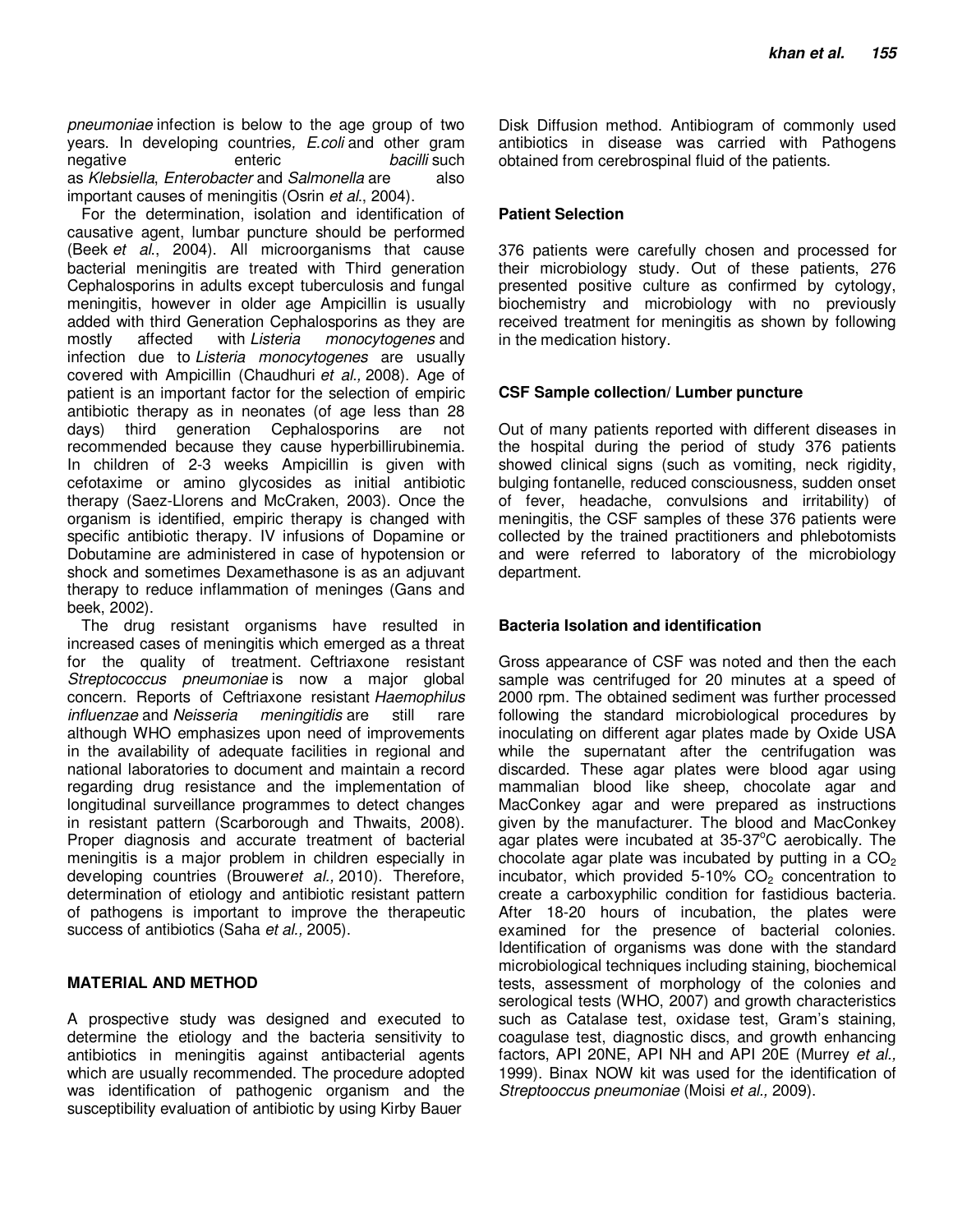

**Figure 1.** Frequency of occuring of disease in patients of different age groups

#### **Antibiotic Susceptibility Testing**

An approved method (by the Clinical Laboratory Standards (CLSI, 2010) and World Health Organization (WHO, 1977)) of Disc diffusion technique was used for antibiotic sensitivity testing (Bauer and Kirby, 1966). Appropriate sensitivity discs (already taken out from the refrigerator and kept at room temperature for 1-2 hours prior to use so that the possibility of water condensation can be vanished) of Vancomycin (VAN), Penicillin (PEN), Oxacillin (OXA), Meropenem (MEM), Ciprofloxacin (CIP), Chloremphenicol (CHM), Cefuroxime (CXM), Ceftriaxone (CRO), Ceftazidime (CAZ), Cefotaxime (CTX), Cefepime (FEP) Cefoparazone and Sulbactam (SCF), Ampicillin (AMP), Amoxicillin-Clavulanic acid (AMC) and Amikacin (AKC), manufactured by Difco Laboratories, USA were used during the studies to determine the *in-vitro* susceptibility of microorganism to different antimicrobials.

#### **Statistical analysis**

The quantitative data was checked for completeness, coded and fed into SPSS version17.

This study was approved by Ethical Review Board of University of Veterinary and Animal Sciences and The Children Hospital Lahore.

# **RESULTS**

The results of this study were analyzed by descriptive statistics. All scrutinized patients (276) were analyzed on the basis of their ages. Five different age groups of children were made. Frequency of occurrence of disease in the age group of less than one month (neonates) was 26 (9.4%) while the highest frequency was observed in 3<sup>rd</sup> group (one year to five) which was 44.2% (Figure 1). There were 191 (69.2%) male and 85 (30.8%) female patients which showed that bacterial meningitis was twice common in males as compared to females. In different age groups, fever was highly prevalent in all age groups followed by seizures. A bulging fontanelle and headache was less common in all age groups except in patients of age group 1 month to 1 year. Altered consciousness level was proved to be less prevalent in children of ages 5 to 15 year (Table 1).

Out of 276 culture positive patients, gram negative bacteria were identified in 145 (52.5%) patients and gram positive bacteria were identified in 131 (47.5%). The gram negative bacteria isolated were lactose fermenting which were *Haemophilus influenzae, Nesseria meningitiditis, E.coli, Klebsiella pneumoniae, Enterobacter spp, Enterobacter cloaceae* and non lactose fermenting bacteria which were *Proteus spp, Pantoea species, Pseudomonas species, Serratia marcescens,*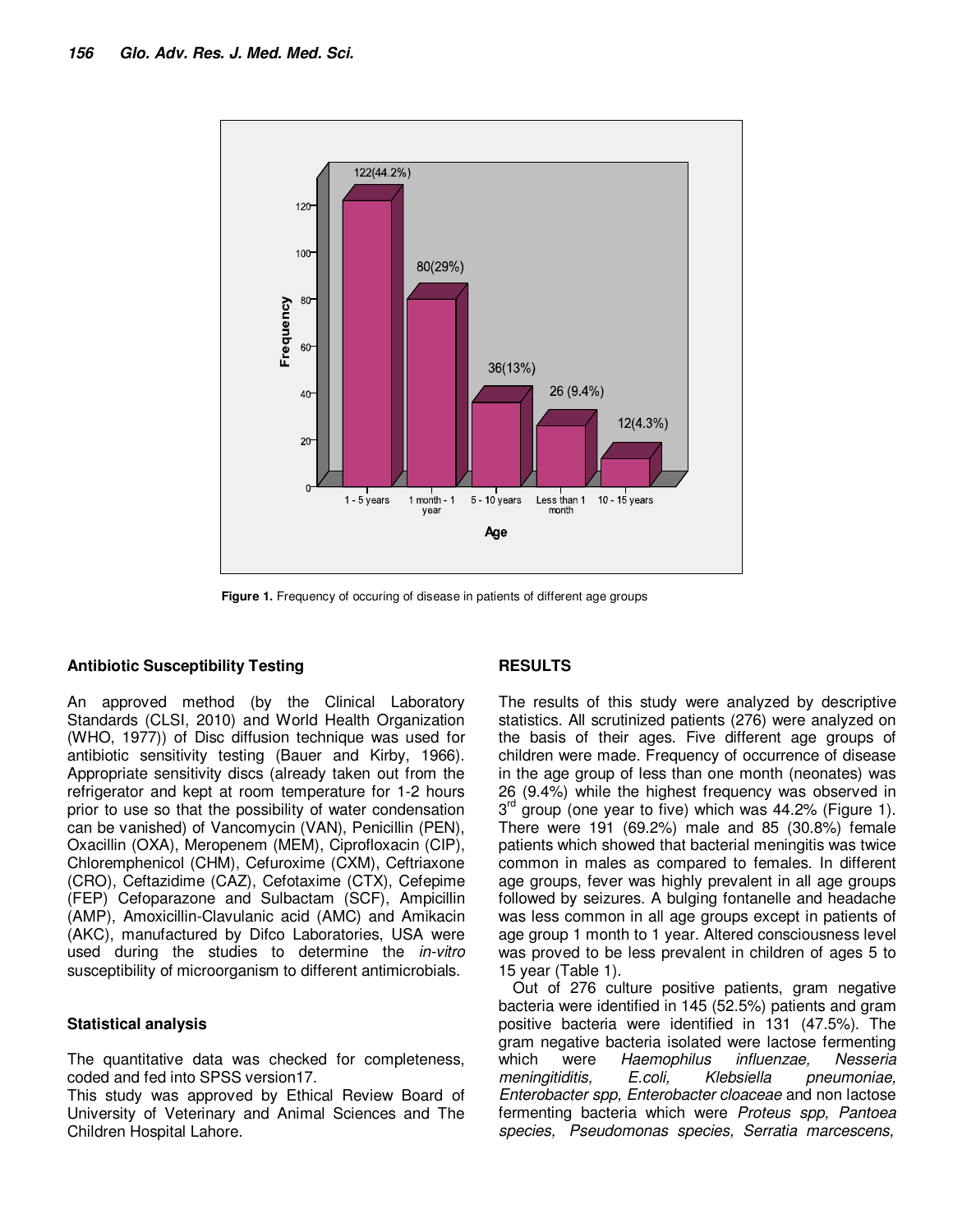| <b>Symptoms</b>           | Less than 1 month<br>%age | 1 month to 1 year<br>$%$ age | 1-5 vear<br>%age | 5-10 year<br>$%$ age | 10-15 year<br>$%$ age | Total |
|---------------------------|---------------------------|------------------------------|------------------|----------------------|-----------------------|-------|
| Fever                     | 13.77                     | 44.4                         | 27.8             | 12.5                 | 1.38                  | 276   |
| Seizure                   | 13.6                      | 46.9                         | 27.27            | 10.6                 | 1.5                   | 253   |
| Altered Conscious level   | 18.2                      | 40.9                         | 27.3             | 13.6                 | 0                     | 169   |
| <b>Bulging Fontanelle</b> | 0                         | 70                           | 10               | 20                   | 0                     | 38    |
| <b>Neck Rigidity</b>      | 12.5                      | 37.5                         | 34.4             | 12.5                 | 3.12                  | 123   |
| Vomiting                  | 17.5                      | 15                           | 27.5             | 15                   | 0                     | 153   |
| <b>Irritability</b>       | 17.4                      | 50                           | 26.1             | 6.5                  | 0                     | 176   |
| Headache                  | 0                         | 29.4                         | 47.1             | 23.5                 | 0                     | 65    |

**Table 1.** Clinical manifestations in patients of pyogenic meningitis in different Age Groups

**Table 2.** Bacteria isolated from patients of bacterial meningitis

| <b>Gram positive Bacteria</b>     | <b>Frequency Percent</b> |      | Gram negative Bacteria      | <b>Frequency</b> | <b>Percent</b> |  |
|-----------------------------------|--------------------------|------|-----------------------------|------------------|----------------|--|
| Enterococcus spp                  | 2                        | 0.7  | Haemophilus influenzae      | $\overline{2}$   | 0.7            |  |
| non hemolytic Streptococci        | 1                        | 0.4  | Klebsiella pneumoniae       | 29               | 10.5           |  |
| Group D Streptococcus             | 2                        | 0.7  | Pseudomonas aeruginosa      | 9                | 3.3            |  |
| Streptococcus pyogenes            | 2                        | 0.7  | Enterobacter spp            | 9                | 3.3            |  |
| Staphylococcus aureus             | 25                       | 9.1  | Citrobacter fraundii        | 4                | 1.4            |  |
| Coagulase negative Staphylococcus | 79                       | 28.6 | E. coli                     | 18               | 6.5            |  |
| Alpha hemolytic Streptococci      | 1                        | 0.4  | Proteus spp                 | $\overline{c}$   | 0.7            |  |
| Streptococcus species             | 2                        | 0.7  | Pseudomonas stutzeri        | 2                | 0.7            |  |
|                                   |                          |      | Neisseria meningitidis      | 1                | 0.4            |  |
|                                   |                          |      | Serratia marcescens         | 3                | 1.1            |  |
|                                   |                          |      | Stentrophomonas maltophilia | 9                | 3.3            |  |
|                                   |                          |      | Pseudomonas spp             | 35               | 12.7           |  |
|                                   |                          |      | Enterobacter cloaceae       |                  | 0.4            |  |
|                                   |                          |      | Pantoea spp                 | 1                | 0.4            |  |
|                                   |                          |      | Burkholderia cepacia        |                  | 0.4            |  |
|                                   |                          |      | Serratia Texa               | 1                | 0.4            |  |
|                                   |                          |      | Enterobacter sakazakii      |                  | 0.4            |  |
|                                   |                          |      | Moraxella catarrhalis       |                  | 0.4            |  |
|                                   |                          |      | Pseudomonas flourescenes    |                  | 0.4            |  |
| Total                             |                          |      | 276<br>100%                 |                  |                |  |

*Citrobacter freuaundii, Pseudomonas stutzeri, Acinetobacter baumanii, Burkholderia cepacia, Serratia texa, Enterobacter sakazakii* (Table 2). The isolated gram positive bacteria were *Staphylococcus aureus, Coagulase negative Staphylococcus, Streptococcus pneumoniae, Streptococcus pyogenes, Alpha hemolytic Streptococci, Group D Streptococcus* (Table 2)*.* Of these isolates, coagulase negative staphylococci were most frequently occurred bacteria (28.6%) followed by

*Pseudomonas species, Staphylococcus aureus, Klebsiella pneumoniae* and *E.coli*.

### **Susceptibility profile**

Susceptibility pattern of different antibiotics against these isolated bacteria were studied. The antimicrobial drug resistance profile of bacterial isolates showed that *S.*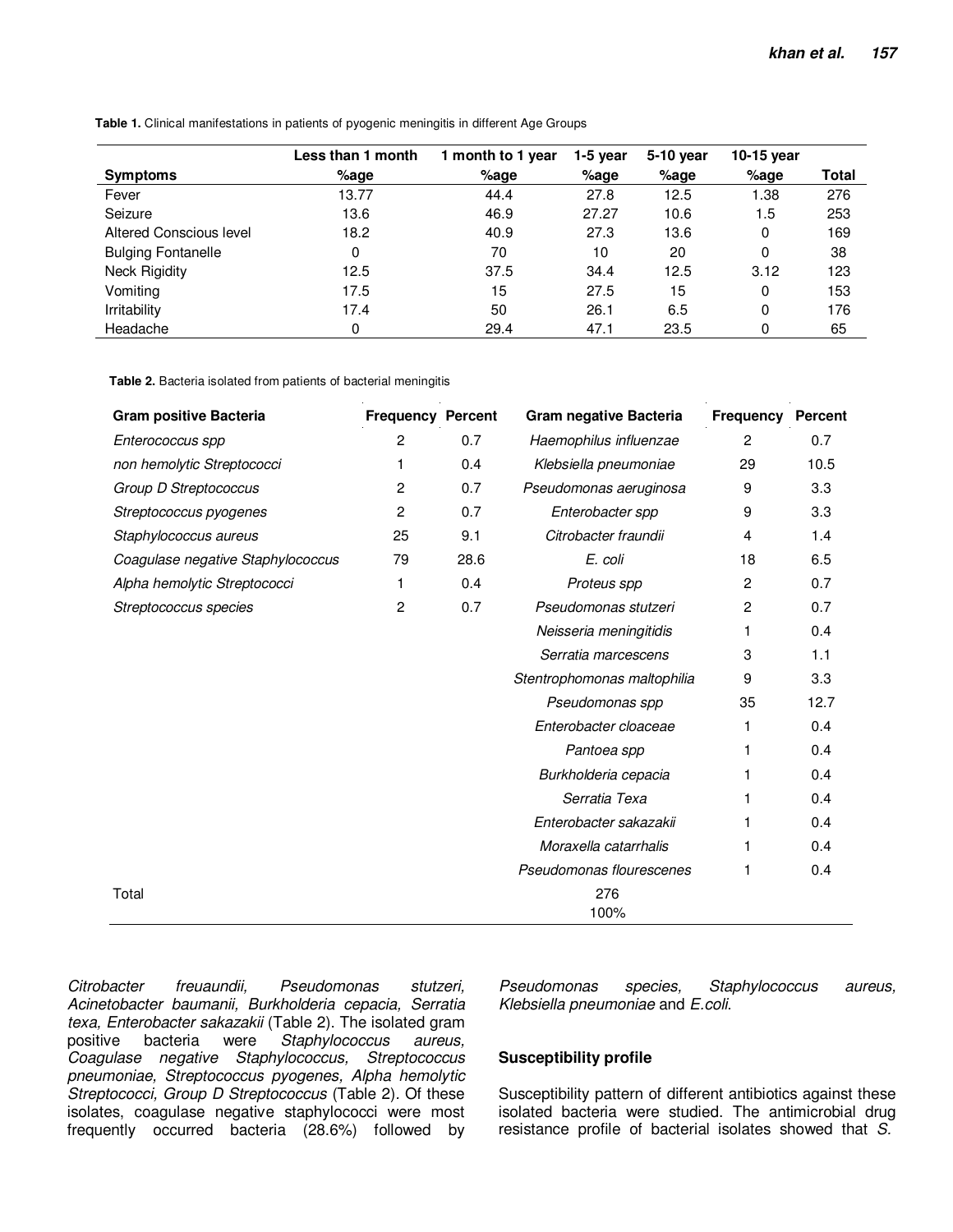| Sr No.    | Organism No.                         | Frequency (%) of resistant Drugs to be Tested |            |            |            |            |            |            |  |
|-----------|--------------------------------------|-----------------------------------------------|------------|------------|------------|------------|------------|------------|--|
|           | (n)                                  | <b>AMP</b>                                    | <b>OXA</b> | <b>PEN</b> | <b>CIP</b> | <b>VAN</b> | <b>AKC</b> | <b>AMC</b> |  |
|           | Staphylococcus aureus                | 21                                            | 16         | 21         | 9          | $\Omega$   | 2          |            |  |
|           | $(n=25)$                             | (84)                                          | (64)       | (84)       | (36)       | (0)        | (8)        |            |  |
| 2         | CoNS                                 | 70                                            | 65         | 69         | 38         | 3          | 6          |            |  |
|           | $(n=79)$                             | (88.6)                                        | (82.3)     | (87.3)     | (48.1)     | (3.8)      | (7.6)      |            |  |
| з         | Streptococcus Pneumoniae             | 5                                             |            | 3          | 3          |            | 8          |            |  |
|           | $(n=18)$                             | (27.8)                                        |            | (16.7)     | (16.7)     | (5.6)      | (44.4)     | (5.6)      |  |
| 4         | Streptococcus Pyogenes               |                                               | --         |            |            | 0          |            |            |  |
|           | $(n=2)$                              | (50)                                          |            | (50)       | (50)       | (0)        | (50)       | (50)       |  |
| 5         | Streptococcus spp                    | 0                                             |            | 0          | 0          | 0          |            | 0          |  |
|           | $(n=2)$                              | (0)                                           |            | (0)        | (0)        | (0)        | (50)       | (0)        |  |
| 6         | Enterococcus spp                     |                                               | 0          |            |            | 0          |            |            |  |
|           | $(n=2)$                              | (50)                                          | (0)        | (50)       | (50)       | (0)        | (50)       |            |  |
|           | a Hemolytic Streptococcus pneumoniae | 0                                             |            | 0          | 0          | 0          |            | ŋ          |  |
|           | $(n=1)$                              | (0)                                           |            | (0)        | (0)        | (0)        | (100)      | (0)        |  |
| 8         | Gp D Streptococcus                   | 0                                             |            | 0          | 0          | 0          |            |            |  |
|           | $(n=1)$                              | (0)                                           |            | (0)        | (0)        | (0)        | (100)      | (100)      |  |
| 9         | Non Hemolytic Streptococcus          |                                               |            |            | 0          |            | 0          | O)         |  |
|           | $(n=1)$                              | (100)                                         |            | (100)      | (0)        | (100)      | (0)        | (0)        |  |
| Total     |                                      | 99                                            | 81         | 96         | 52         | 5          | 21         | 3          |  |
| $n = 131$ |                                      | (75.6)                                        | (61.8)     | (73.3)     | (39.7)     | (3.8)      | (16)       | (2.3)      |  |

**Table 3.** Drug resistance pattern of Gram positive bacteria isolated from bacterial meningitis patients admitted in the Children Hospital Lahore

CoNS: Coagulase negative Staphylococcus; AMP: Ampicillin; OXA: Oxacillin; PEN: Penicillin; CIP: Ciprofloxacin; VAN: Vancomycin; AKC: Amikacin; AMC: Co Amoxiclav.

Note: empty box showed no reaction of antibiotic

*aureus* showed high resistance against strains of Ampicillin(84%) and penicillin (84%) followed by oxacillin (64%) while least resistance against ciprofloxacin, amikacin and no resistance against vancomycin was observed. *Coagulase negative staphylococcus* showed highest resistance against Ampicillin (88.6%), penicillin (87.3%) and oxacillin (82.3%) while showed least resistance against Ciprofloxacin, Vancomycin and Amikacin. Similarly strains of S*treptococcus pneumoniae* showed highest resistance against Amikacin and Ampicillin and least against other antibiotics co-Amoxiclav, Penicillin, Ciprofloxacin and Vancomycin as given in Table 3. The other isolated gram positive strains were found in very less numbers so their susceptibility pattern cannot be explained properly (Table 3).

The gram negative bacteria in this study showed varied resistance against most commonly used antibiotics. As described in Table 4, the strains of *E.coli* showed highest resistance against commonly used antibiotics Ceftriaxone, Cefotaxime, Cefuroxime, Ceftazidime and Co-Amoxiclav while *Pseudomonas aeruginosa* showed highest resistance against these commonly used antibiotics. The strains of *Klebsiella pneumoniae, Enterobacter spp, Acinetobacter baumanii, H. Influenzae, and Nesseria meningitiditis* and other isolated strains of this study showed multiple drug resistance against

commonly used antibiotics like Cephalosporins and Co-Amoxiclav while least resistance against Ciprofloxacin, Meropenem, Amikacin and the combination of Sulbactam and Cefoparazone and Chloremphenicol is observed. The *Acinetobacter baumanii* also showed highest resistance 78.6% against Chloremphenicol (Table 4).

Out of all Gram positive bacterial isolates 74% showed multi drug resistance (MDR) against at least to two to five more drugs. Antibiogram (Table 5) of Gram positive bacterial isolates showed that 24.4% and 29.8% of them were resistant to three and four tested drugs respectively. About 28% of *Staphylococcus aureus* and approximately 39.2% of *Coagulase negative Staphylococcus* were also resistant to four out of six drugs tested. Similarly, about 91.7% of Gram negative bacterial isolates showed MDR against to ten drugs tested. On the other hand, antibiogram (Table 6) of Gram negative isolates revealed that 23.4 % of them were resistant to five drugs tested. Out of all tested drugs 15.8%, 13.1%.and 12.4% were found resistant against each six, seven and eight drugs respectively. Similarly 55.6% of *Pseudomonas aeruginosa* were resistant to five, 37.1% of *Pseudomonas species* to five, 22.2% of *E.coli* to five and 26.7% *Klebsiella pneumoniae* to seven drugs tested (Table 6).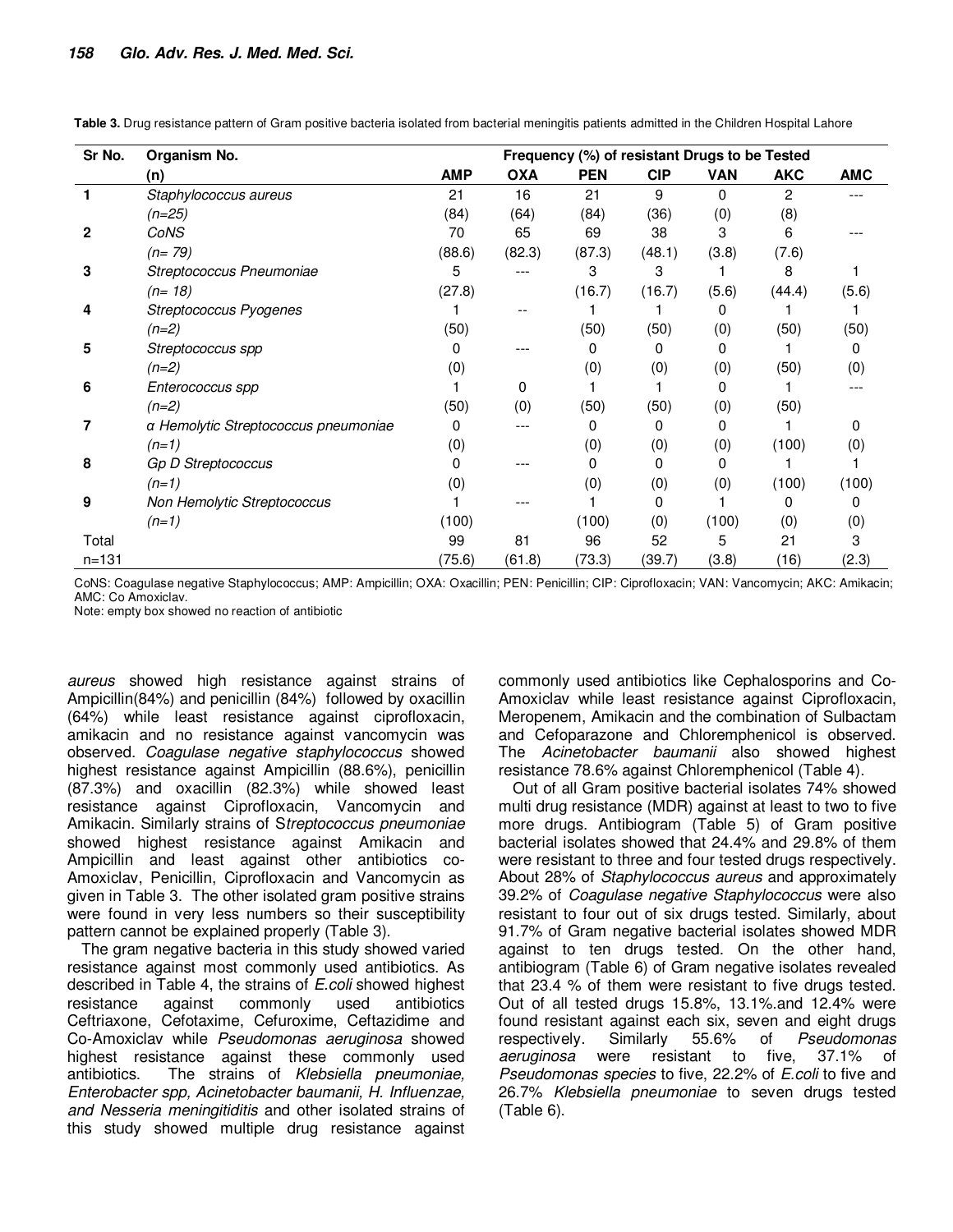**Table 4.** Drug resistance patterns of Gram negative bacteria isolated from bacterial meningitis patients admitted in The Children Hospital Lahore

| Sr No.    | Organism No.               | Frequency (%) of resistant Drugs to be Tested |                |                |                |              |                |                |              |                |            |
|-----------|----------------------------|-----------------------------------------------|----------------|----------------|----------------|--------------|----------------|----------------|--------------|----------------|------------|
|           |                            | <b>CIP</b>                                    | <b>CHM</b>     | <b>AMC</b>     | <b>SCF</b>     | <b>CRO</b>   | <b>CTX</b>     | CAZ            | <b>CXM</b>   | <b>MEM</b>     | <b>AKC</b> |
| 1         | E.coli                     | 8                                             | 8              | 13             | 5              | 16           | 16             | 13             | 16           | $\overline{7}$ | 9          |
|           | $(n=18)$                   | (44.4)                                        | (44.4)         | (72.2)         | (27.8)         | (88.2)       | (88.2)         | (72.2)         | (88.2)       | (38.8)         | (50)       |
| 2         | Pseudomonas Spp            | 2                                             | 20             | 30             | 4              | 25           | 26             | 6              | 23           | 2              | 8          |
|           | $(n=35)$                   | (5.7)                                         | (57.1)         | (85.7)         | (11.4)         | (71.4)       | (74.3)         | (17.1)         | (65.7)       | (5.7)          | (22.9)     |
| 3         | Pseudomonas aeruginosa     | 0                                             | 4              | 8              | 0              | 9            | 7              | 0              | 9            | 0              | 1          |
|           | $(n=9)$                    | (0)                                           | (44.4)         | (88.9)         | (0)            | (100)        | (77.8)         | (0)            | (100)        | (0)            | (11.1)     |
| 4         | Pseudomonas stutzeri       | 0                                             | 0              | 0              | $\overline{2}$ | 0            | 0              | $\Omega$       | 2            | 0              | 0          |
|           | $(n=2)$                    | (0)                                           | (0)            | (0)            | (100)          | (0)          | (0)            | (0)            | (100)        | (0)            | (0)        |
| 5         | Pseudomonas                | 0                                             | 0              | 1              | 0              | 0            | 1              | $\Omega$       | 1            | 0              | 0          |
|           | flourescenes $(n=1)$       | (0)                                           | (0)            | (100)          | (0)            | (0)          | (100)          | (0)            | (100)        | (0)            | (0)        |
| 6         | Klebsiella pneumoniae      | 13                                            | 9              | 25             | 9              | 28           | 27             | 27             | 27           | 5              | 16         |
|           | $(n=30)$                   | (43.3)                                        | (30)           | (83.3)         | (30)           | (93.3)       | (90)           | (90)           | (90)         | (16.7)         | (53.3)     |
| 7         | Acinetobacter baumanii     | 6                                             | 11             | 10             | 2              | 12           | 11             | 8              | 11           | 4              | 5          |
|           | $(n=14)$                   | (42.8)                                        | (78.6)         | (71.4)         | (14.3)         | (85.7)       | (78.6)         | (57.1)         | (78.6)       | (28.6)         | (35.7)     |
| 8         | H. Influenzae              | 1                                             | 1              | 1              | 1              | 2            | $\overline{c}$ | $\mathbf{1}$   | $\mathbf{1}$ | 0              | 2          |
|           | $(n=2)$                    | (50)                                          | (50)           | (50)           | (50)           | (100)        | (100)          | (50)           | (50)         | (0)            | (100)      |
| 9         | Neisseria Meningitiditis   | 0                                             | 0              | 0              | 0              | 1            | 1              | $\mathbf{1}$   | 1            | 0              | 1          |
|           | $(n=1)$                    | (0)                                           | (0)            | (0)            | (0)            | (100)        | (100)          | (100)          | (100)        | (0)            | (100)      |
| 10        | Enterobacter spp           | $\mathbf{2}$                                  | 5              | 6              | $\overline{c}$ | 6            | 6              | 5              | 6            | 2              | 1          |
|           | $(n=9)$                    | (22.2)                                        | (55.6)         | (66.7)         | (22.2)         | (66.7)       | (66.7)         | (55.6)         | (66.7)       | (22.2)         | (11.1)     |
| 11        | Enterobacter Cloaceae      | 0                                             | 0              | 1              | 0              | 1            | 1              | 1              | 1            | 0              | 0          |
|           | $(n=1)$                    | (0)                                           | (0)            | (100)          | (0)            | (100)        | (100)          | (100)          | (100)        | (0)            | (0)        |
| 12        | Enterobacter sakazakii     | 0                                             | 1.             | 1              | 1              | 1            | $\mathbf 1$    | 0              | 1            | 0              | 0          |
|           | $(n=1)$                    | (0)                                           | (100)          | (100)          | (100)          | (100)        | (100)          | (0)            | (100)        | (0)            | (0)        |
| 13        | Stentrophomonas            | $\overline{2}$                                | 4              | 9              | $\overline{2}$ | 8            | 6              | 3              | 8            | 7              | 3          |
|           | Maltophilia (n=9)          | (22.2)                                        | (44.4)         | (100)          | (22.2)         | (88.9)       | (66.7)         | (33.3)         | (88.9)       | (77.8)         | (33.3)     |
| 14        | Citrobacter freundii (n=4) | 0                                             | 2              | $\overline{c}$ | 0              | 2            | $\overline{2}$ | $\overline{2}$ | 2            | 0              | 2          |
|           |                            | (0)                                           | (50)           | (50)           | (0)            | (50)         | (50)           | (50)           | (50)         | (0)            | (50)       |
| 15        | Proteus spp                | 0                                             | $\overline{c}$ | 2              | 0              | 2            | $\overline{c}$ | $\overline{2}$ | 2            | 0              | 2          |
|           | $(n=2)$                    | (0)                                           | (100)          | (100)          | (0)            | (100)        | (100)          | (100)          | (100)        | (0)            | (100)      |
| 16        | Pantoea spp                | 0                                             | 0              | 1              | 0              | 1            | 1              | $\mathbf{1}$   | 1            | 0              | 1          |
|           | $(n=1)$                    | (0)                                           | (0)            | (100)          | (0)            | (100)        | (100)          | (100)          | (100)        | (0)            | (100)      |
| 17        | Serratia marcescens        | 2                                             | 1              | 2              | $\Omega$       | 3            | 3              | $\overline{2}$ | 3            | 0              | 2          |
|           | $(n=3)$                    | (66.7)                                        | (33.3)         | (66.7)         | (0)            | (100)        | (100)          | (66.7)         | (100)        | (0)            | (66.7)     |
| 18        | Serratia Texa              | 0                                             | 0              | 1              | 0              | 0            | 0              | 0              | $\mathbf{1}$ | 0              | 1          |
|           | $(n=1)$                    | (0)                                           | (0)            | (100)          | (0)            | (0)          | (0)            | (0)            | (100)        | (0)            | (100)      |
| 19        | Moraxella catarrhalis      | 1                                             | 0              | $\mathbf{1}$   | 1              | $\mathbf{1}$ | $\mathbf{1}$   | 0              | 1            | 0              | 0          |
|           | $(n=1)$                    | (100)                                         | (0)            | (100)          | (100)          | (100)        | (100)          | (0)            | (100)        | (0)            | (0)        |
| 20        | Burkholderia cepacia       | 1                                             | 1.             | 0              | 1              | 1            | $\mathbf{1}$   | $\mathbf{1}$   | 0            | 0              | 0          |
|           | $(n=1)$                    | (100)                                         | (100)          | (0)            | (100)          | (100)        | (100)          | (100)          | (0)          | (0)            | (0)        |
| Total     |                            | 37                                            | 69             | 115            | 28             | 119          | 115            | 73             | 118          | 27             | 54         |
| $(n=145)$ |                            | (25.5)                                        | (47.6)         | (79.3)         | (19.3)         | (82.1)       | (79.3)         | (50.3)         | (81.4)       | (18.6)         | (37.2)     |

CIP: Ciprofloxacin; CHM: Chloremphenicol; AMC: Co Amoxiclav; SCF: Sulbactam+ Cefoparazone; CRO: Ceftriaxone; CTX: Cefotaxime; CAZ: Ceftazidime; CXM: Cefuroxime; MEM: Meropenem; AKC: Amikacin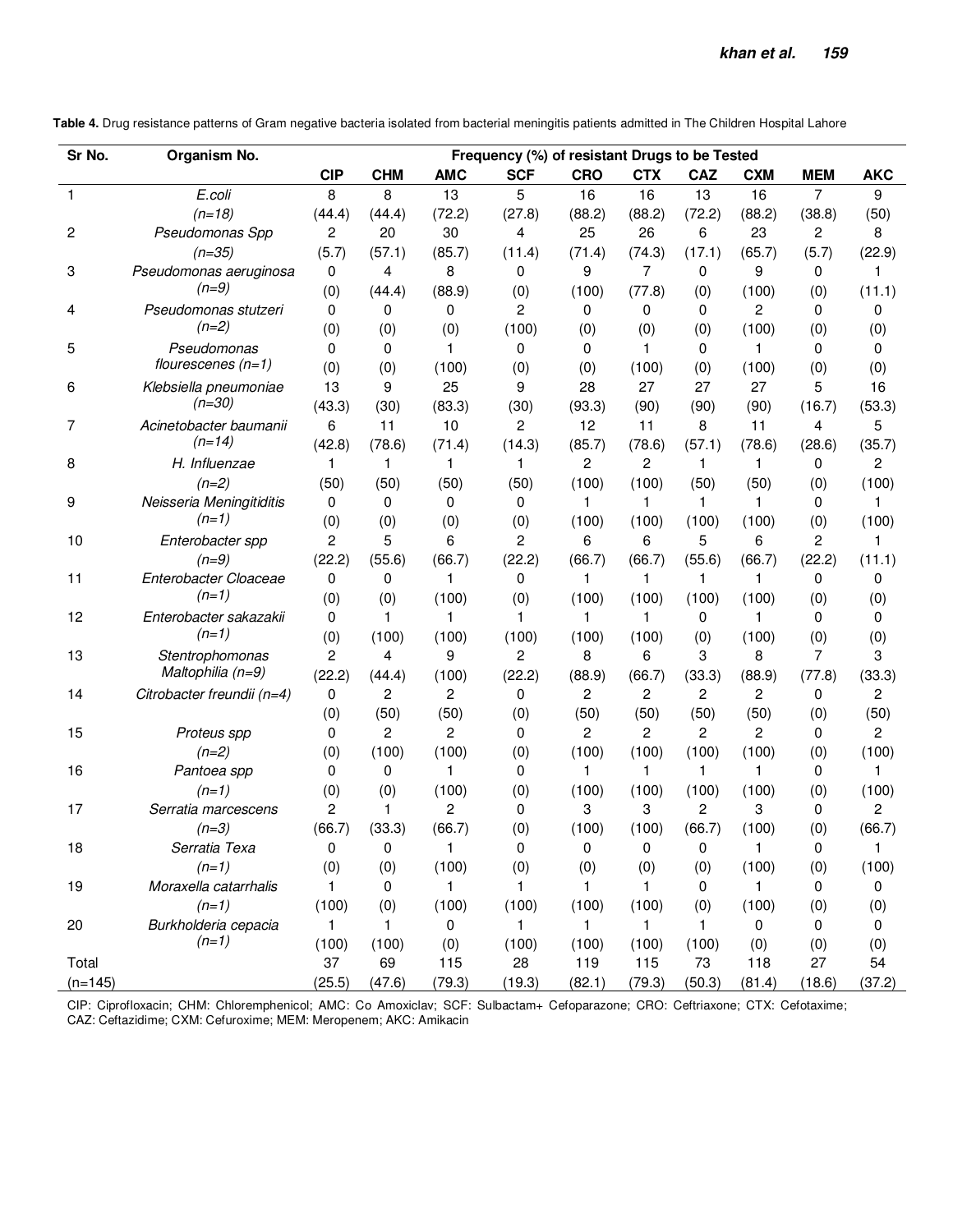| Organism No.                    |                |                |        |                |                |        |
|---------------------------------|----------------|----------------|--------|----------------|----------------|--------|
|                                 |                | Total          |        |                |                |        |
| Gram +ve                        | R <sub>2</sub> | R <sub>3</sub> | R4     | R <sub>5</sub> | R <sub>6</sub> |        |
| Staphylococcus aureus           | 7              | 6              | 7      |                | Nt             | 21     |
| (n=25)                          | (28)           | (24)           | (28)   | (4)            |                | (84)   |
| CoNS                            | 9              | 24             | 31     | 6              | Nt             | 70     |
| (n= 79)                         | (11.4)         | (30.4)         | (39.2) | (7.6)          |                | (88.6) |
| Streptococcus pneumoniae        | 2              |                | Nt     | Nt             | Nt             | 3      |
| $(n=18)$                        | (11.1)         | (5.6)          |        |                |                | (16.7) |
| Streptococcus pyogenes          | Nt             | Nt             | Nt     | 1              | Nt             |        |
| $(n=2)$                         |                |                |        | (50)           |                | (50)   |
| Streptococcus spp               | Nt             | Nt             | Nt     | Nt             | Nt             | 0      |
| $(n=2)$                         |                |                |        |                |                | (0)    |
| Enterococcus Spp                | Nt             | Nt             |        | Nt             | Nt             | 1      |
| $(n=2)$                         |                |                | (50)   |                |                | (50)   |
| Hemolytic<br>Streptococcus<br>α | Nt             | Nt             | Nt     | Nt             | Nt             | 0      |
| pneumoniae                      |                |                |        |                |                | (0)    |
| $(n=1)$                         |                |                |        |                |                |        |
| Gp D Streptococcus              | Nt             | Nt             | Νt     | Nt             | Nt             | Nt     |
| $(n=1)$                         |                |                |        |                |                |        |
| Non Hemolytic Streptococcus     | Nt             |                | Nt     | Nt             | Nt             | 1      |
| $(n=1)$                         |                | (100)          |        |                |                | (100)  |
| Total                           | 18             | 32             | 39     | 8              | Nt             | 97     |
| (n=131)                         | (13.7)         | (24.4)         | (29.8) | (6.1)          |                | (74)   |

**Table 5.** Antibiogram of gram positive bacteria isolated from CSF of bacterial meningitis patients

**R2:** resistant to 2 drugs; R3: resistant to 3 drugs; R4: resistant to 4 drugs; R5: resistant to 5 drugs; R6: resistant to 6 drugs;

**Table 6.** Antibiogram of gram negative bacteria isolated from CSF of bacterial meningitis patients

|                                    | Antibiogram    |                |                |                |                      |        |                |                |                 |                |
|------------------------------------|----------------|----------------|----------------|----------------|----------------------|--------|----------------|----------------|-----------------|----------------|
|                                    |                |                |                |                | No (%) of resistance |        |                |                |                 | <b>Total</b>   |
| Gram -ve                           | R <sub>2</sub> | R <sub>3</sub> | R <sub>4</sub> | R <sub>5</sub> | R <sub>6</sub>       | R7     | R <sub>8</sub> | R <sub>9</sub> | R <sub>10</sub> |                |
| E.coli                             | Nt             | Nt             | 3              | 4              | 2                    | 3      | 3              | Nt             | $\overline{2}$  | 15             |
| $(n=18)$                           |                |                | (16.7)         | (22.2)         | (11.1)               | (16.7) | (16.7)         |                | (11.1)          |                |
| Pseudomonas species                | 3              | 6              | 3              | 13             | 5                    | 2      | Nt             | Nt             | Nt              | 32             |
| $(n=35)$                           | (8.6)          | (17.1)         | (8.6)          | (37.1)         | (14.3)               | (5.7)  |                |                |                 | (91.4)         |
| Pseudomonas<br>aeruginosa          | 1              |                | 2              | 5              | Nt                   | Nt     | Nt             | Nt             | Nt              | 9              |
| $(n=9)$                            | (11.1)         | (11.1)         | (22.2)         | (55.6)         |                      |        |                |                |                 | (100)          |
| Pseudomonas stutzeri (n=2)         | 1              | Nt             | Nt             | Nt             | Nt                   | Nt     | Nt             | Nt             | Nt              |                |
|                                    | (50)           |                |                |                |                      |        |                |                |                 | (50)           |
| pseudomonas<br>flourescenes        | Nt             | 1              | Nt             | Nt             | Nt                   | Nt     | Nt             | Nt             | Nt              | 1              |
| $(n=1)$                            |                | (100)          |                |                |                      |        |                |                |                 | (100)          |
| Klebsiella<br>pneumoniae           | 1              | Nt             | 1              | 5              | 7                    | 8      | 4              | 3              | Nt              | 29             |
| $(n=30)$                           | (3.3)          |                | (3.3)          | (16.7)         | (23.3)               | (26.7) | (13.3)         | (10)           |                 | (96.7)         |
| Acinetobacter<br>baumanii          | 1              | $\overline{c}$ | 1              | Nt             | 2                    | 1      | 5              | 1              | Nt              | 14             |
| $(n=14)$                           | (7.1)          | (14.3)         | (7.1)          |                | (14.3)               | (7.1)  | (35.7)         | (7.1)          |                 | (100)          |
| H. Influenzae                      | Nt             | Nt             | Nt             | 1              |                      | Nt     | Nt             | Nt             | Nt              | $\overline{2}$ |
| $(n=2)$                            |                |                |                | (50)           | (50)                 |        |                |                |                 | (100)          |
| Neisseria<br><b>Meningitiditis</b> | Nt             | Nt             | Nt             |                | Nt                   | Nt     | Nt             | Nt             | Nt              |                |
| $(n=1)$                            |                |                |                | (100)          |                      |        |                |                |                 | (100)          |
| Enterobacter spp                   | Nt             | Nt             | 1              |                | Nt                   | 1      | $\overline{c}$ |                | Nt              | 6              |
| $(n=9)$                            |                |                | (11.1)         | (11.1)         |                      | (11.1) | (22.2)         | (11.1)         |                 | (66.7)         |
| Enterobacter Cloacea (n=1)         | Nt             | Nt             | Nt             | Nt             | 1                    | Nt     | Nt             | Nt             | Nt              | 1              |
|                                    |                |                |                |                | (100)                |        |                |                |                 | (100)          |
| Enterobacter sakazakii (n=1)       | Nt             | Nt             | Nt             |                | Nt                   | Nt     | Nt             | Nt             | Nt              | 1              |
|                                    |                |                |                | (100)          |                      |        |                |                |                 | (100)          |
| Stentrophomonas                    | <b>Nt</b>      | Nt             | 3              | 3              | Nt                   | 1      | $\overline{c}$ | Nt             | Nt              | 9              |
|                                    |                |                |                |                |                      | (11.1) | (22.2)         |                |                 |                |
| Maltophilia (n=9)                  | Nt             | Nt             | (33.3)<br>Nt   | (33.3)<br>Nt   | 1                    | 1      | Nt             | Nt             | Nt              | (100)<br>2     |
| Citrobacter freundii (n=4)         |                |                |                |                |                      |        |                |                |                 |                |
|                                    |                |                |                |                | (25)                 | (25)   |                |                |                 | (100)          |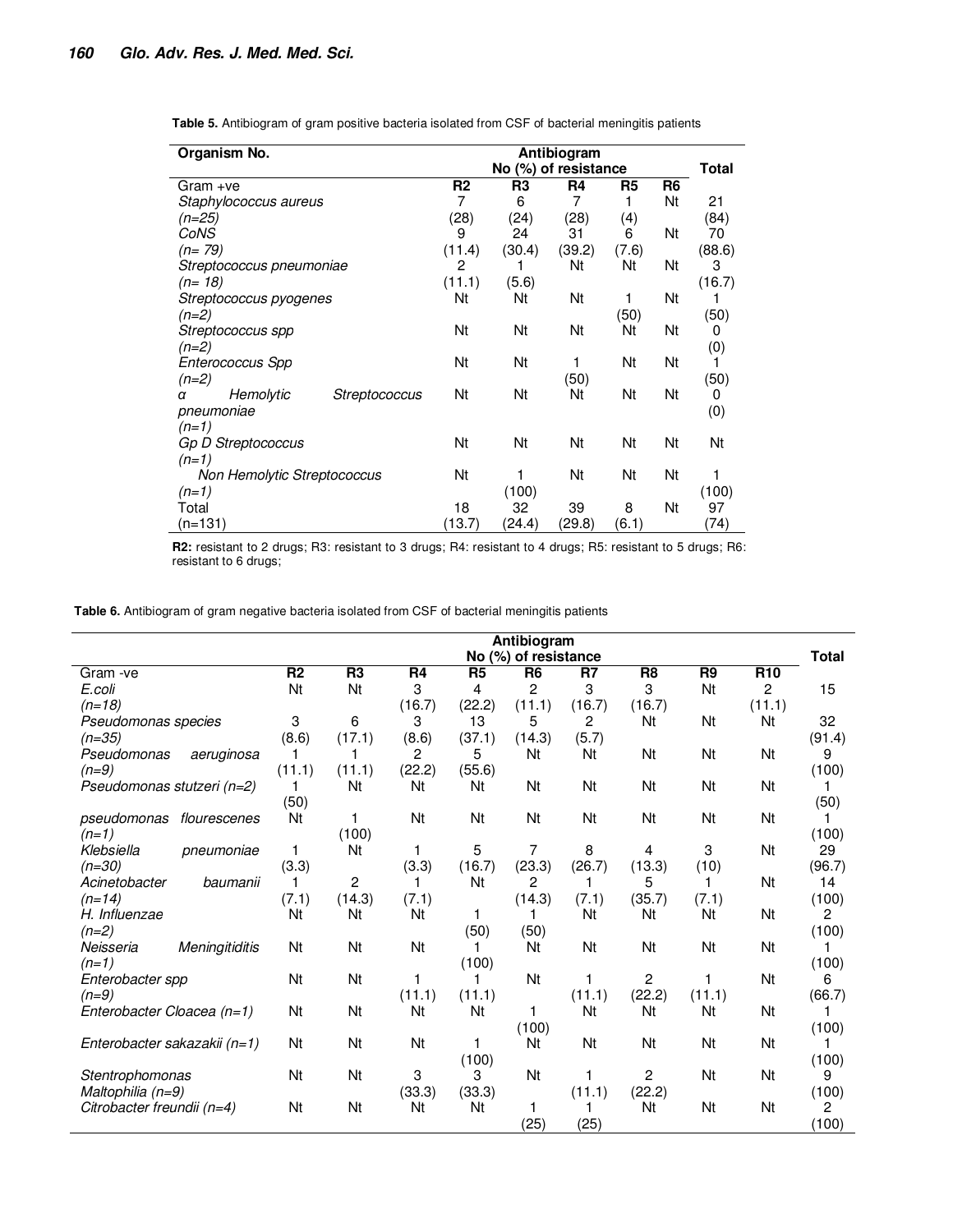|  | <b>Table 6. continue</b> |
|--|--------------------------|
|--|--------------------------|

| Proteus spp                | Nt    | Nt    | Nt     | Nt     | Nt     |        |        | Nt    | Nt    | 2      |
|----------------------------|-------|-------|--------|--------|--------|--------|--------|-------|-------|--------|
| (n=2)                      |       |       |        |        |        | (50)   | (50)   |       |       | (100)  |
| Pantoea spp                | Nt    | Nt    | Nt     | Nt     |        | Nt     | Nt     | Nt    | Nt    |        |
| $(n=1)$                    |       |       |        |        | (100)  |        |        |       |       | (100)  |
| Serratia marcescens        | Nt    | Nt    |        | Nt     | Nt     |        |        | Nt    | Nt    | 3      |
| $(n=3)$                    |       |       | (33.3) |        |        | (33.3) | (33.3) |       |       | (100)  |
| Serratia Texa              | Nt    |       | Nt     | Nt     | Nt     | Nt     | Nt     | Nt    | Nt    |        |
| $(n=1)$                    |       | (100) |        |        |        |        |        |       |       | (100)  |
| Moraxella catarrhalis      | Nt    | Nt    | Nt     | Nt     |        | Nt     | Nt     | Nt    | Nt    |        |
| $(n=1)$                    |       |       |        |        | (100)  |        |        |       |       | (100)  |
| Burkholderia cepacia (n=1) | Nt    | Nt    | Nt     | Nt     |        | Nt     | Nt     | Nt    | Nt    |        |
|                            |       |       |        |        | (100)  |        |        |       |       | (100)  |
| Total                      |       | 11    | 15     | 34     | 23     | 19     | 18     | 5     | 2     | 133    |
| $(n=145)$                  | (4.8) | (7.6) | (10.3) | (23.4) | (15.8) | (13.1) | (12.4) | (3.4) | (1.4) | (91.7) |

R2: resistant to 2 drugs; R3: resistant to 3 drugs; R4: resistant to 4 drugs; R5: resistant to 5 drugs; R6: resistant to 6 drugs; R7: resistant to 7 drugs; R8: resistant to 8 drugs; R9: resistant to 9 drugs; R10: resistant to 10 drugs;

#### **DISCUSSIONS**

During this study, out of 376 suspected patients of meningitis 276 were culture positive. Mostly gram negative bacteria were isolated. The etiological agents of bacterial meningitis are difficult to isolate due to improper handling, limited laboratory facilities and prior use of antibiotics before lumber puncture (Mengistu *et al.,* 2013). The male to female ratio of bacterial meningitis patients was 191 (69.2%) and 85 (30.8%). This showed that males suffered from bacterial meningitis were twice as compared to females, similar findings were also reported by Farag and his colleagues in 2005 (Farag *et al.,* 2005) and Dash and his colleagues (Dash *et al.,* 2008). The maximum number of cases (44.2%) were seen in the age group of 1 month to 1 year followed by 29% in the age group of 1 month to 1 year with no significant difference in other age groups was found. 2<sup>nd</sup> age group is more susceptible to disease due to lack of maternal antibodies as reported by molyneux and his colleagues (Molyneux *et al.,* 2011). This age group is more susceptible to disease due to improper hygienic conditions, congested environments.

The predominance of gram negative bacteria was also reported as major etiological agents of bacterial meningitis (Saez-Llorens and McCraken, 2003). The relationship between patient's age and culture report was evaluated by Chi Square test. It was suggested that in the ages of less than 1 month *Staphylococcus aureus, Coagulase negative Staphylococci*, *E.coli, Klebsiella pneumoniae, Enterobacter species* and *Serratia marcescens* were found to be more prevalent organisms according to this study as also observed in our study (Tunkel *et al.,* 2004). *Klebsiella pneumoniae* and *Serratia marcescens* were found to be most important pathogens for neonatal meningitis in other countries (Alharthi *et al.,* 2000). While in patients of ages 1 month to 1 year, *E.coli, Pseudomonas species, Pseudomonas aeruginosa,* 

*Streptococcus pneumoniae, Coagulase negative Staphylococci,* and *Staphylococcus aureus* were more prevalent. *Coagulase negative staphylococci, Stentrophomonas maltophilia*, and *Pantoea spp* were the causative organisms for the disease. Among the age group of 2 years to 21 years *Neisseria meningitides* and *Streptococcus pneumonia* were most common pathogens and less frequent organisms are *Listeria monocytogenes*, *Staphylococcus aureus* (in infections of skull fractures), *Cryptococcus neoformans* (in immunosuppressed) and M*ycobacterial Tuberculosis*. 80% cases of bacterial meningitis in adults are due to *Nesseria meningitides* and *Streptococcus pneumoniae* (Beek *et al.,* 2006) but these worldwide isolated strains *Nesseria meningitidis* and *Haemophilus influenzae* type B of bacterial meningitis were not isolated in a very high number in our country.

There is an increased resistance development trend in pathogens against traditional empirical therapy regime and this antimicrobial resistance varies from organism to organism. The strains of *Haemophilus influenza* were proved to be susceptible to all antibiotics. The most gram negative bacteria *E.coli, Klebsiella pneumoniae* and others were found more resistant except *Pseudomonas aeruginosa*, *Pseudomonas spp* (Saez-Llorens and McCraken, 2003). Cephalosporins were proved to be less effective in this study and it was also shown in Jones study (Jones *et al.,* 2004).

#### **CONCLUSION**

The present study documents the major etiological agents of pyogenic meningitis are gram negative bacteria. These bacteria developed increased resistance against Cefotaxime, Penicillin, Ceftriaxone, Cefuroxime and Ampicillin. The isolated organism's rate in this study was comparable to other similar studies carried out in developing countries. However, the bacterial isolates